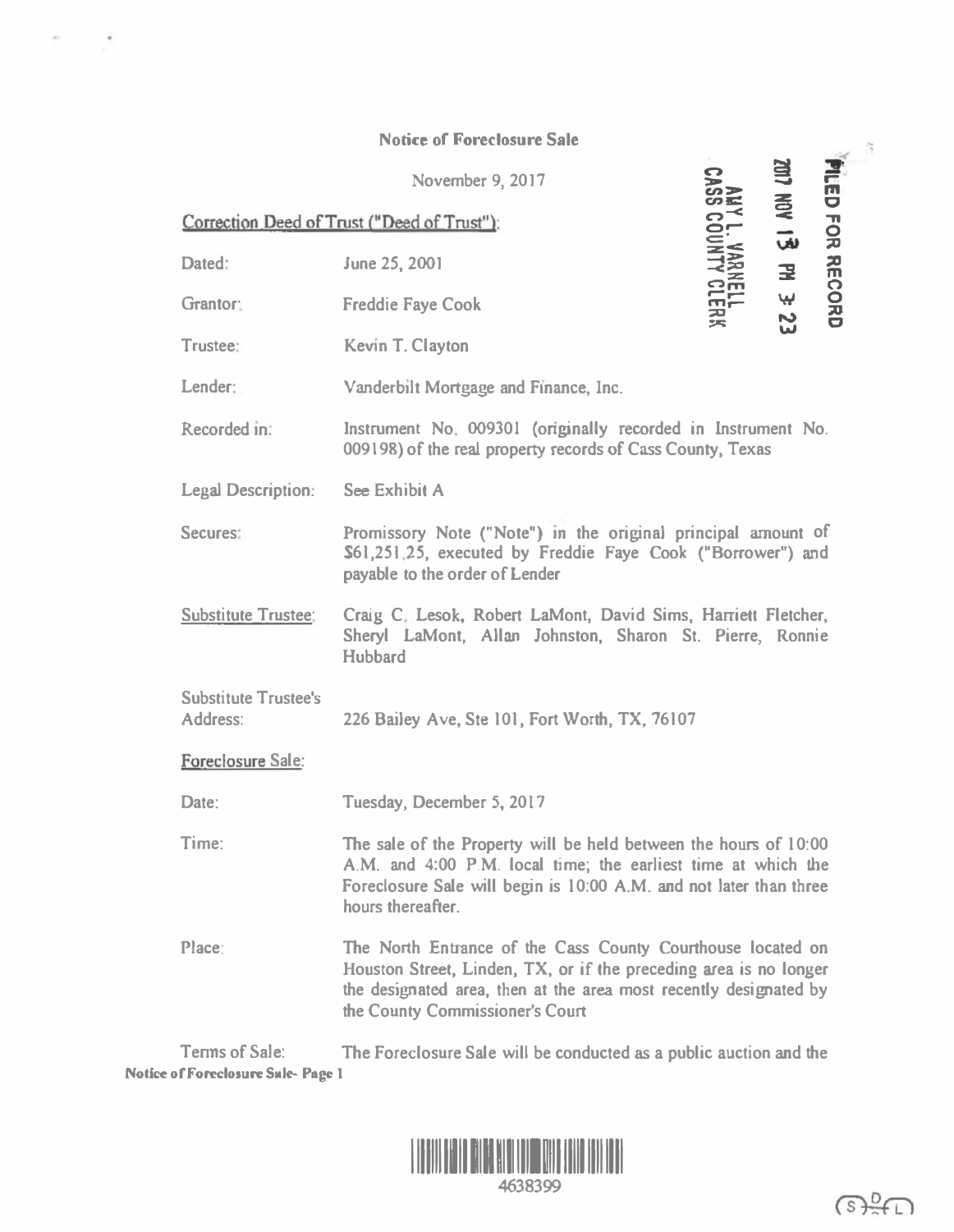Property will be sold to the highest bidder for cash, except that Vanderbilt Mortgage and Finance, Inc.'s bid may be by credit against the mdebtedness secured by the lien of the Deed of Trust.

Default has occurred in the payment of the Note and in the performance of the obhganons of the Deed of Trust Because of that default, Vanderbilt Mortgage and Finance, Inc., the owner and holder of the Note, has requested Subsntute Trustee to sell the Property.

The Deed of Trust may encumber both real and personal property. Formal notice is hereby given of Vanderbilt Mortgage and Finance, Inc.'s election to proceed against and sell both the real property and any personal property described in the Deed of Trust in accordance with Vanderbilt Mortgage and Fmance, Inc.'s nghts and remedies under the Deed of Trust and section 9.604(a) of the Texas Business and Commerce Code.

Therefore, notice is given that on and at the Date. Time, and Place for the Foreclosure Sale described above, Substitute Trustee will sell the Property in accordance with the Terms of Sale described above, the Deed of Trust, and applicable Texas law.

If Vanderbilt Mortgage and Finance, Inc. passes the Foreclosure Sale, notice of the date of any rescheduled foreclosure sale will be reposted and refiled in accordance with the posting and filmg requirements of the Deed of Trust and the Texas Property Code.

The Foreclosure Sale will be made expressly subject to any title matters set forth in the Deed of Trust, but prospective bidders are reminded that by law the Foreclosure Sale will necessarily be made subject to all prior matters of record affecting the Property, if any, to the extent that they remain in force and effect and have not been subordinated to the Deed of Trust. For the avoidance of doubt, the Foreclosure Sale will not cover any part of the Property that has been released of public record from the lien and/or security interest of the Deed of Trust by Vanderbilt Mortgage and Finance, Inc. Prospective bidders are strongly urged to examine the applicable property records to determine the nature and extent of such matters, if any.

Pursuant to section 51. 009 of the Texas Property Code, the Property will be sold "AS IS," without any expressed or implied warranties, except as to the warranties (if any) provided for under the Deed of Trust. Prospective bidders are advised to conduct an independent investigation of the nature and physical condition of the Property.

Pursuant to section 51.0075(a) of the Texas Property Code, Substitute Trustee reserves the right to set further reasonable conditions for conducting the Foreclosure Sale. Any such further conditions shall be announced before bidding is opened for the first sale of the day held by Substitute Trustee.

Assert and protect your rights as a member of the armed forces of the United States. If you are or your spouse is serving on active military duty, including active military duty as a member of the Texas National Guard or

Notice of Foreclosure Sale- Page 2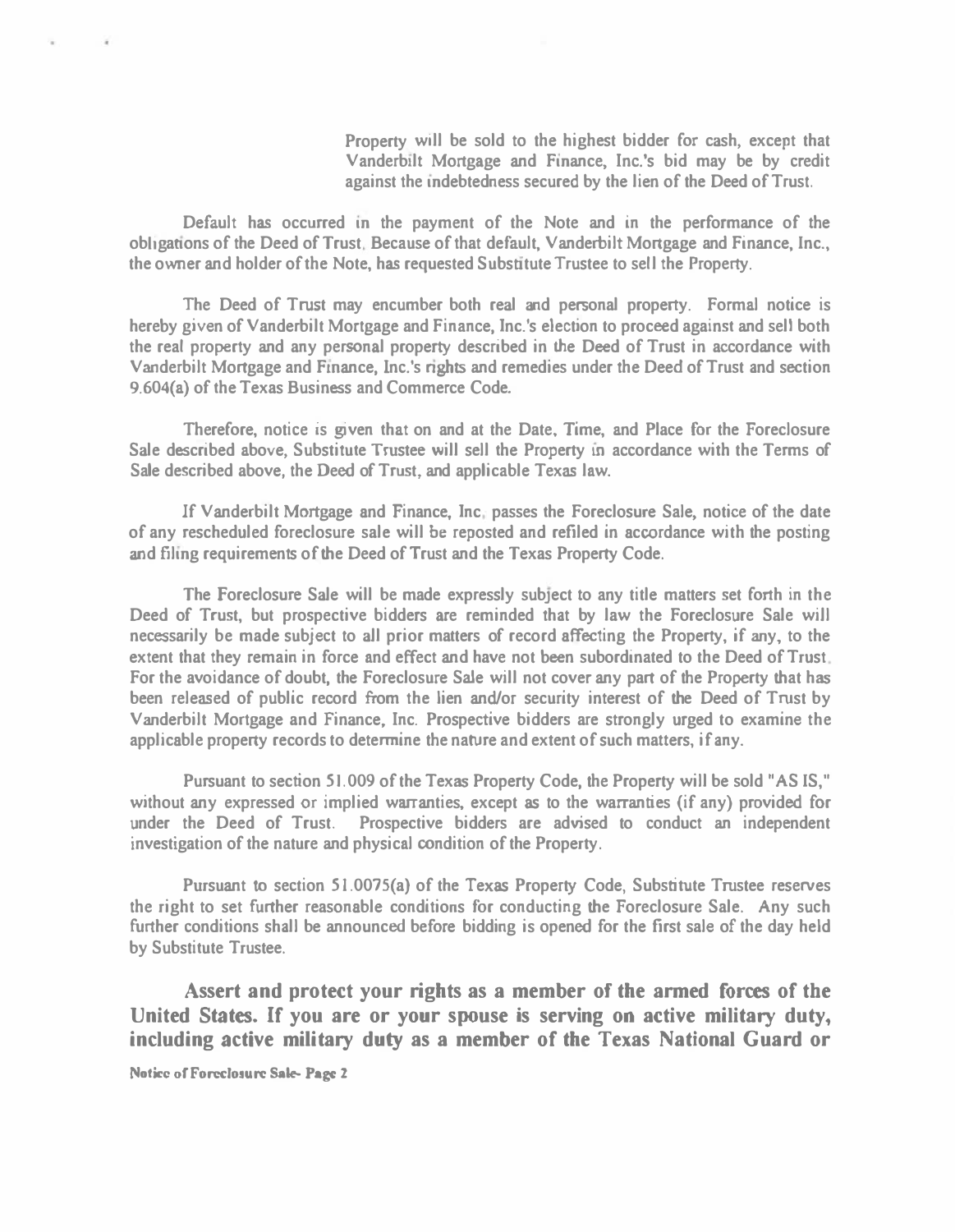the National Guard of another state or as a member of a reserve component of the armed forces of the United States, please send written notice of the active duty military service to the sender of this notice immediately.

THIS INSTRUMENT APPOINTS THE SUBSTITUTE TRUSTEE(S) IDENTIFIED TO SELL THE PROPERTY DESCRIBED IN THE SECURITY INSTRUMENT IDENTIFIED IN THIS NOTICE OF SALE. THE PERSON SIGNING THIS NOTICE IS THE ATIORNEY OR AUTHORIZED AGENT OF THE MORTGAGEE OR MORTGAGE SERVICER.

Isl Craig C Lesok Craig C. Lesok Attorney for Mortgagee SBOT No. 24027446 Craig C. Leso Robert LaMont David Sims, Harriett Fletcher, Sheryl LaMont, Allan Johnston, Sharon St. Pierre, Ronnie Hubbard  $/1-\sqrt{2}$ 226 Bailey Ave, Ste 101

Fort Worth, TX 76107 Telephone (817) 882-9991 Telecopier (817) 882-9993 E-mail: craig@lesoklaw.com

Notice of Foreclosure Sale- Page 3